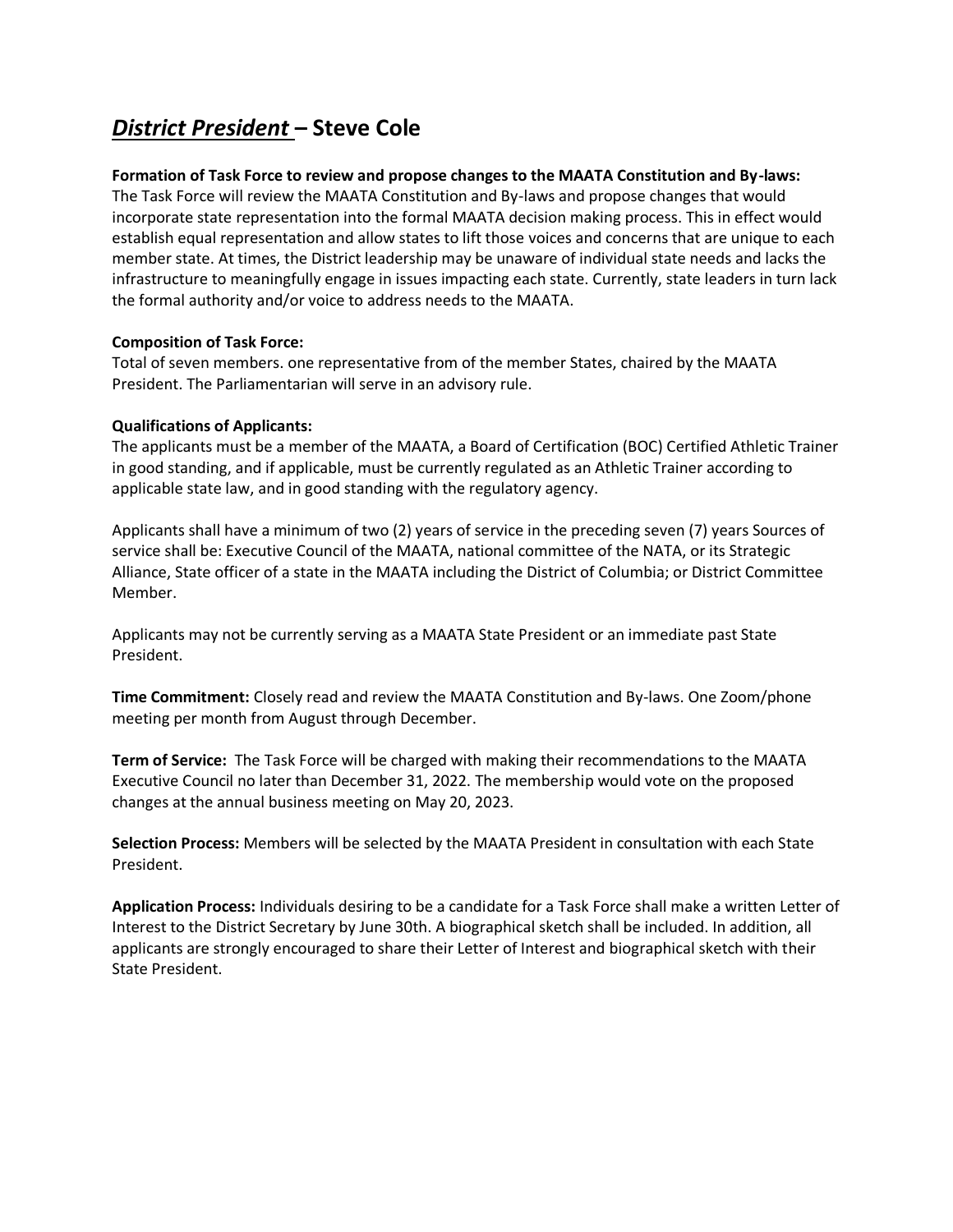# *District Vice-President* **– Donita Valentine**

*Greetings District 3!*

*I want to give a huge thank you to all who attended our Annual Meeting & Symposium in Charlotte! It was great to be in person and I was so grateful to see all of your faces. I look forward to seeing everyone next May 17 - 21 in Virginia Beach. For those who attended please have your Symposium Evaluation and Course Assessments complete by 6/15/22. I also want to give a very big thank you to those who worked tirelessly behind the scenes to ensure that this year's symposium was a success. Renee Cork Emily Hildebrand and the Student Council Zach Garrett and the Education Committee Jay Sedory Jason Mitchell Katie Flanagan Ray Davis Steve Cole Kassy Mosley*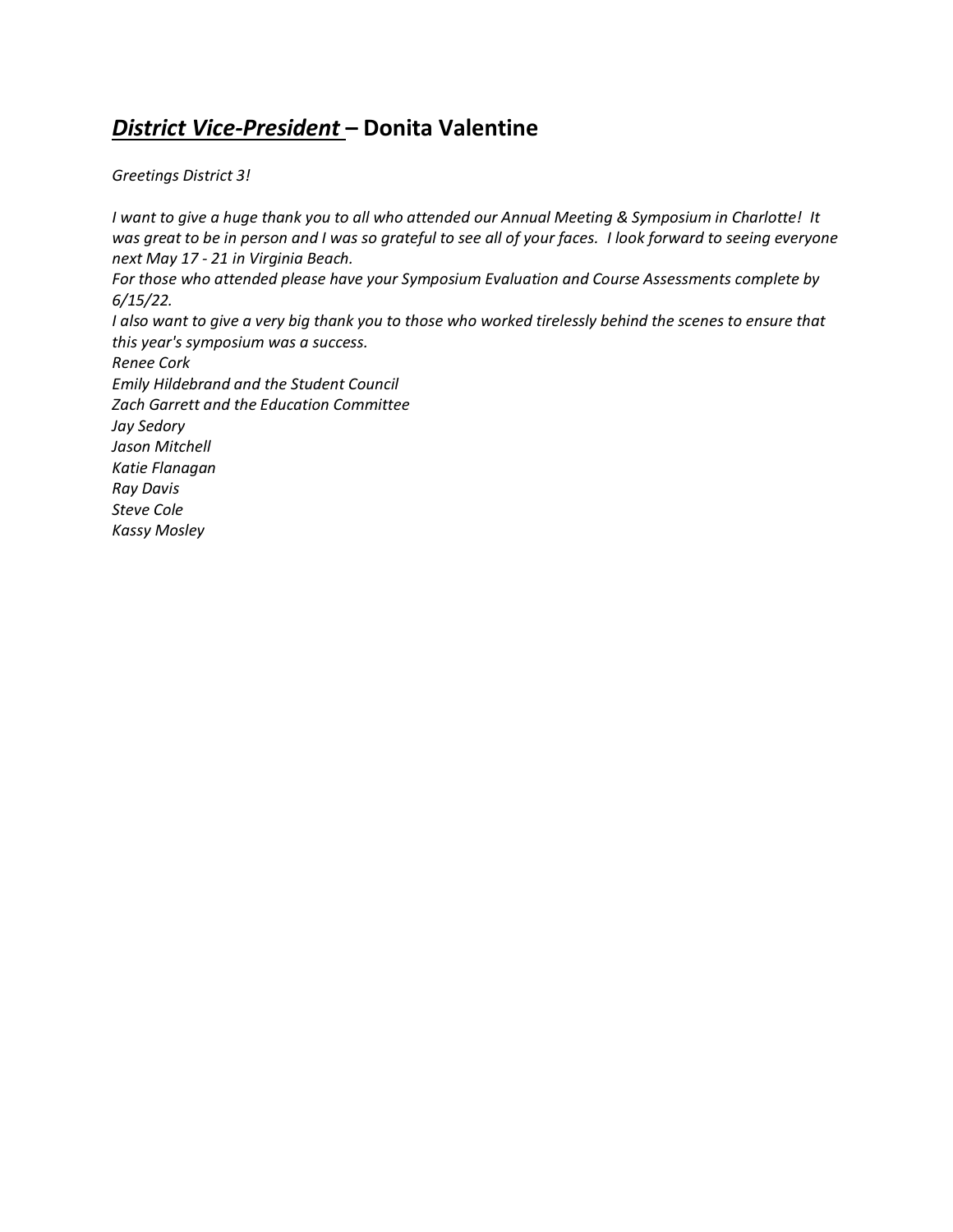# *NATIONAL UPDATES*

### *Convention Planning Committee* **– Michael Higgins**

The CPC is looking forward to seeing you in Philadelphia for the NATA Clinical Symposia and AT Expo June 28th -July 1st . Submissions for next year's meeting in Indianapolis are being accepted until **July 22nd .** Themes for the convention are : Data driven practice and optimizing return to work/life/sport. I you have any questions or suggestions regarding submissions or convention happenings please contact me @ [mjh7s@virginia.edu](mailto:mjh7s@virginia.edu)

### *Connection & Engagement Committee* **– Jenni Johnson**

The CEC had its first virtual welcome event for new members and ones who renewed after a hiatus. Several topics were discussed, and an interactive presentation was given on navigating the NATA website. The session was recorded and found in the archives on the NATA website. Please encourage new members to view this session as well as attend the next event to be scheduled at a later date.

# *Educational Advancement Committee* **– Lindsey Schroeder**

The NATA Education Advancement Committee is offering a Continuing Professional Development in Educational Scholarship Grant. More information and the application can be found [here.](https://www.nata.org/sites/default/files/eac_professional_development_grant_application_2022_final_fillable_as_of_april_21.pdf) It is due June  $13<sup>th</sup>$ .

# *Professional Education Committee* **– Ashley Thrasher**

The PEC is busy working on ways to support preceptors, clinical education coordinators, and faculty. Here are a few things coming soon:

- 1. Master Preceptor Level 3--coming soon! We will be doing live, district–based workshops starting in 2023. This is open to all preceptors, but preceptors will only receive *Master Preceptor* distinction if complete all three levels.
- 2. Chat Series—monthly chats for preceptors and CECs (alternating each month). These are advertised through NATA ROM and Social Media—sign up for upcoming chats!
- 3. Clinical Education Coordinator Support Tips and tricks to help CECs be successful in their roles— Coming soon!
- 4. AT Teaching Tips—Do you have an innovative method for teaching? Tell us all about it! These are 7-10 minute presentations of model practices for teaching. Contact Ashley Thrasher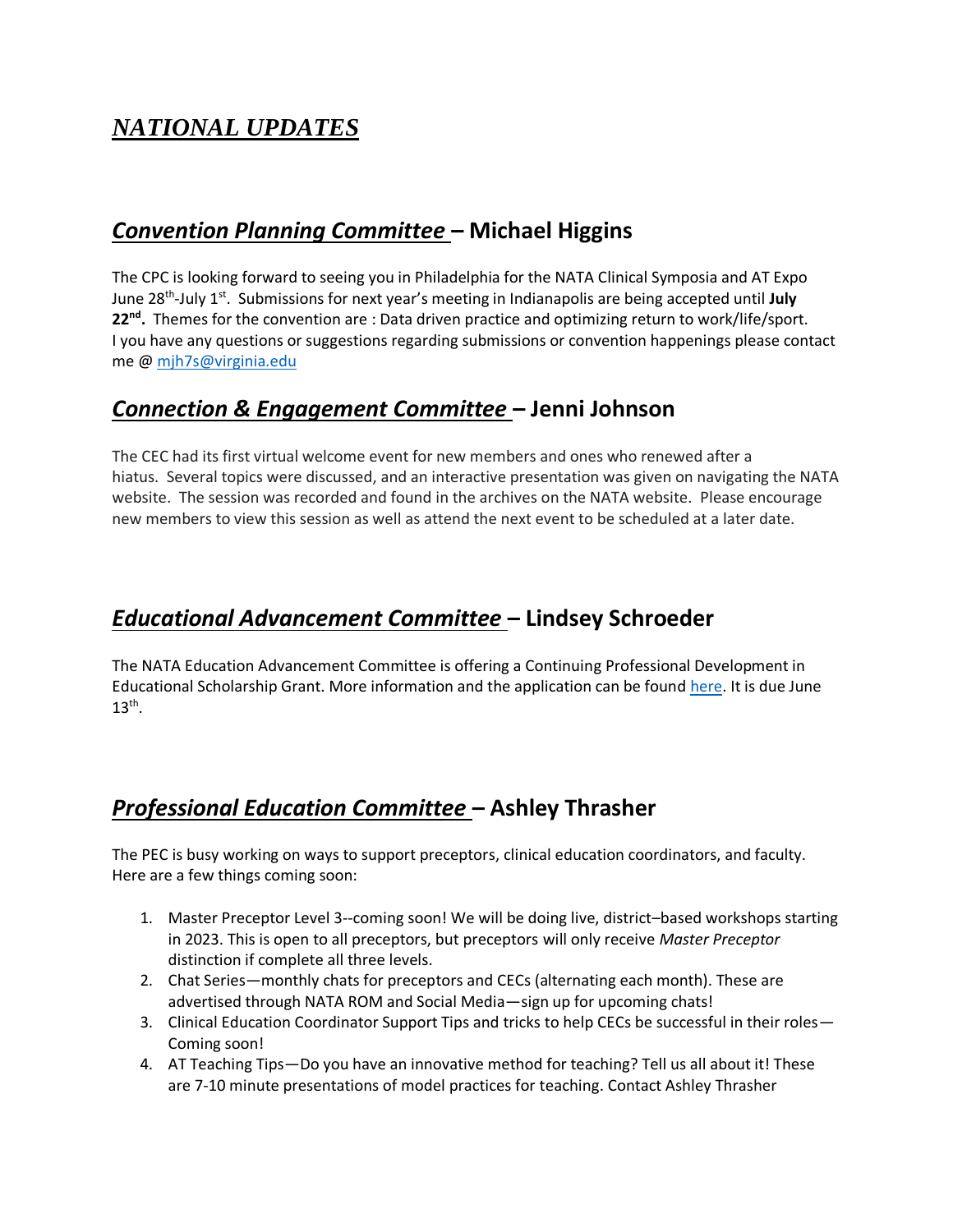# *The Foundation* **– Marty Baker**

It gives me great pleasure to announce that MAATA's own Kaitlynn Moll of the University of South Carolina is the recipient of the District III Masters Research Grant endowment for her research on "Implementation of a Focused History Script for the Social Determinants of Health to Facilitate Conversations with Secondary School Patients". Your support of the Foundation's mission makes this award possible. Congrats Kaitlynn.

I don't know about you but what a great weekend in Charlotte for the MAATA Symposium and Business Meeting. It was awesome to finally be back in person to see old friends and colleagues. Thanks to the leadership of DIII for a great program and all the hard work that comes with pulling off such a great gathering.

Thank you, Thank you, & one more time Thank you. At our meeting in Charlotte your commitment to the efforts of The Foundation was on display front and center. Together we raised nearly \$1,000 allowing The Foundation to continue to support all ATs regardless of their work setting. Some joined the Circle of Champions, others gifted during the registration process and what a success the raffling of three (3) tickets to The Foundation's fund raiser in Philly was.

Thanks to everyone that gifted to The Foundation. Together, one gift at a time, we can make a difference.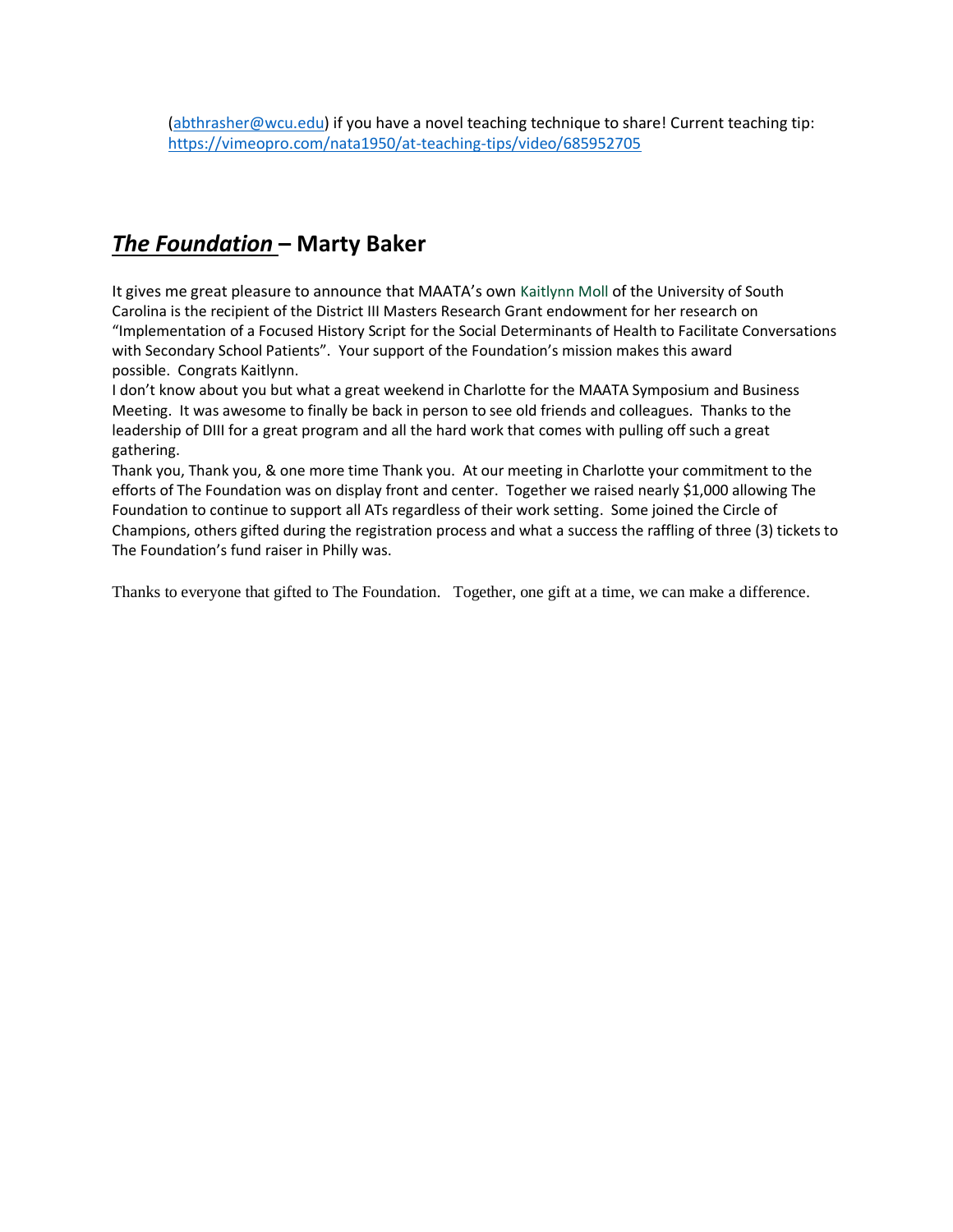# *DISTRICT UPDATES*

### *Secondary School AT Committee* **– Adam Wall**

The Secondary School Athletic Training Committee would like to congratulate the following schools on receiving the MAATA district grant towards their NATA safe sports award application. All of the schools listed were awarded and recognized as a NATA Safe Sports awardee. Congratulations!

Buford High School Athletic Trainer: Kristina Medinger Dorman High School Athletic Trainer: Mark Mancebo Nation Ford High School Athletic Trainer: Samantha Molony Spring Valley High School Athletic Trainer: Julie Sandy Lugoff Elgin High School Athletic Trainer: Jason Nussbaum Anacostaia Senior High School Frank W. Ballou High School Athletic Trainer: Valentin Porter Bell Multicultural High School Columbia Heights Educational Campus Athletic Trainer: Charmil Spooner Cardozo High School Athletic Trainer: Jovan Means Calvin Coolidge Senior High School Paul Lawrence Dunbar Senior High School Eastern Senior High School McKinley Tech Senior High School Athletic Trainer: Rachelle Saunders Phelps A.C.E. Senior High School Athletic Trainer: Kaitlyn D'Annibale Theodore Roosevelt Senior High School Jackson-Reed Senior High School Athletic Trainer: Jamila L. Watson H.D. Woodson Senior High School Athletic Trainer: Jennifer D. Rheeling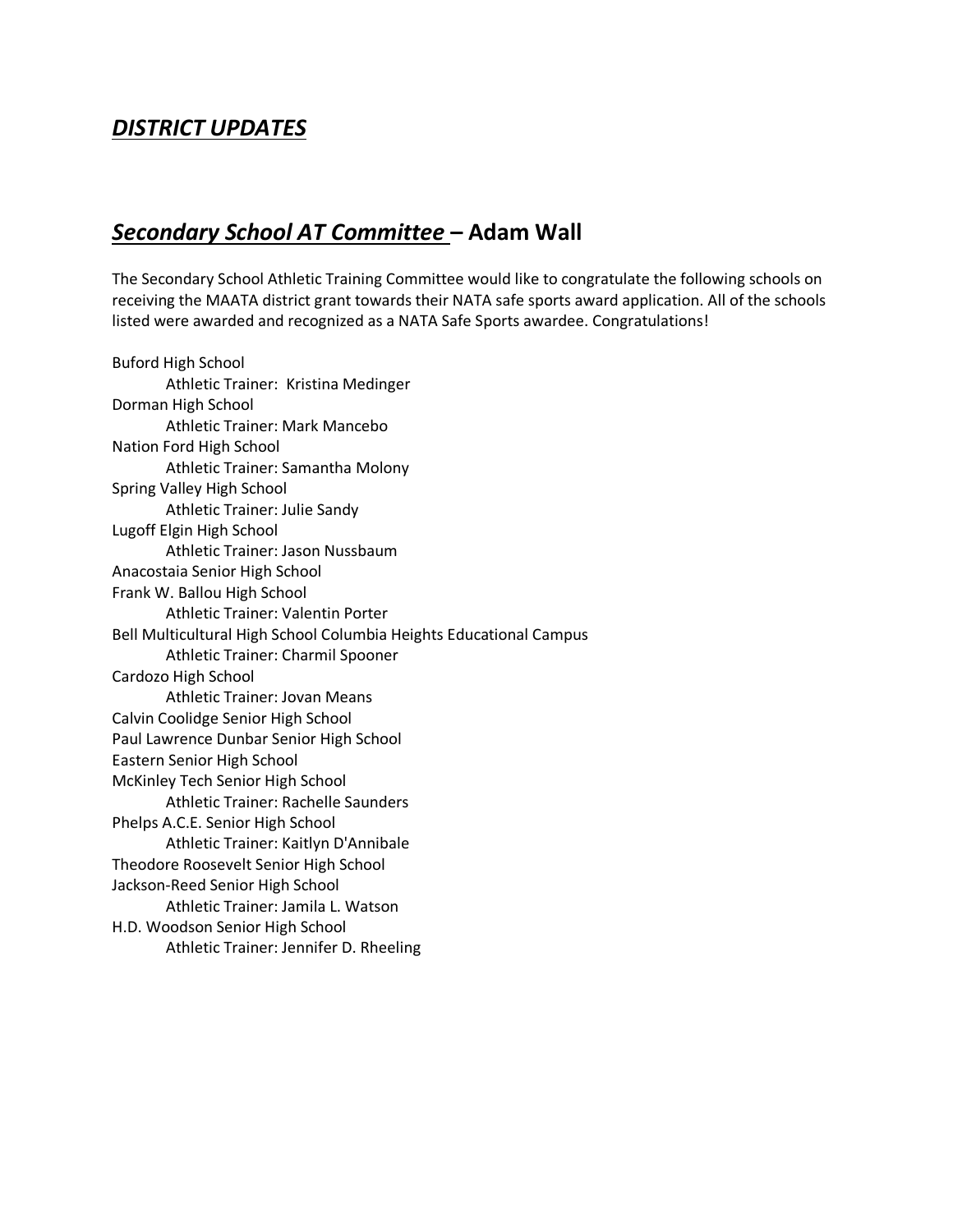# *Student Senate Committee* **– Emily Hildebrand**

Thank you, students who attended this year's MAATA Student Program in Charlotte, NC! We could not have had the learning opportunities without fantastic speakers so a special thank you to: **Kristine Popelka, Tim Weston, Shannon Jolly, Gary McIlvain, Jennifer O'Donoghue, Michael Higgins, Andrea Wamsley-Barr and Laura Wamsley**.

**Jeff Harris**, with *AdeNation* provided sponsorship for the student program along with some great giveaways therefore we are appreciative of your contribution so we could have this event.

Students also had opportunities to network, and we would like to thank **Alejandra Johanson** with *Pivot Sports Medicine* **&** *Pivot Onsite* and **James Oglesby** with *Novant* for sponsoring some favorite events to bring students and ATs together: the YP Social, Mentor's Breakfast, and Athletic Training Olympics.

The quiz bowl competition did not disappoint and we appreciate **Steve Cole** with *ACES Preparatory Workshop* for supporting this event and thank you to all our competitors: Bridgewater College, Limestone University, team Maryland, University of North Carolina – Greensboro, West Virginia Weslyan. Team Maryland is headed to represent DIII at the NATA Quiz Bowl event.

Lastly, a host of sponsors eagerly donated prizes and supplies to make the entire program a great experience and we could not have had a successful even without you: **Cat Robinson, Amber Peden** with *Penden Supplies***, Donnie Pennington** with *Mueller***, Kira Lam** with *Stay Crafty***,** *Treatxmint***, Tyler MacDonnell** with *Milliken***, Sierra Babcock** with *strideswithart***,** *ATmerchandapparrell***, Eric Kearns** with *Henry Shein***,** *Nexus Sports Medicine***,** *Global Cupping***,** *Hawkgrips***, Katie LaRue-Martin, Taylor Tedesky,**  *ATStudyBuddy***,** *Go4AT* **(go4ellis), WomeninAT, Laura Wamsley,** and **Christy Sisley** with *Gatorade*.

Last but not least – the student program is designed and managed by athletic training students selected to serve on the Student Senate and we wish the graduating class the best of luck and thank you for dedicating your time these past 2 years: **Crystal Ambersley, Janese Malone, Emily Fankhanel, Renee Adamonis,** and **SooJi Mun**. Stay tuned for a call for incoming Senators August 2022.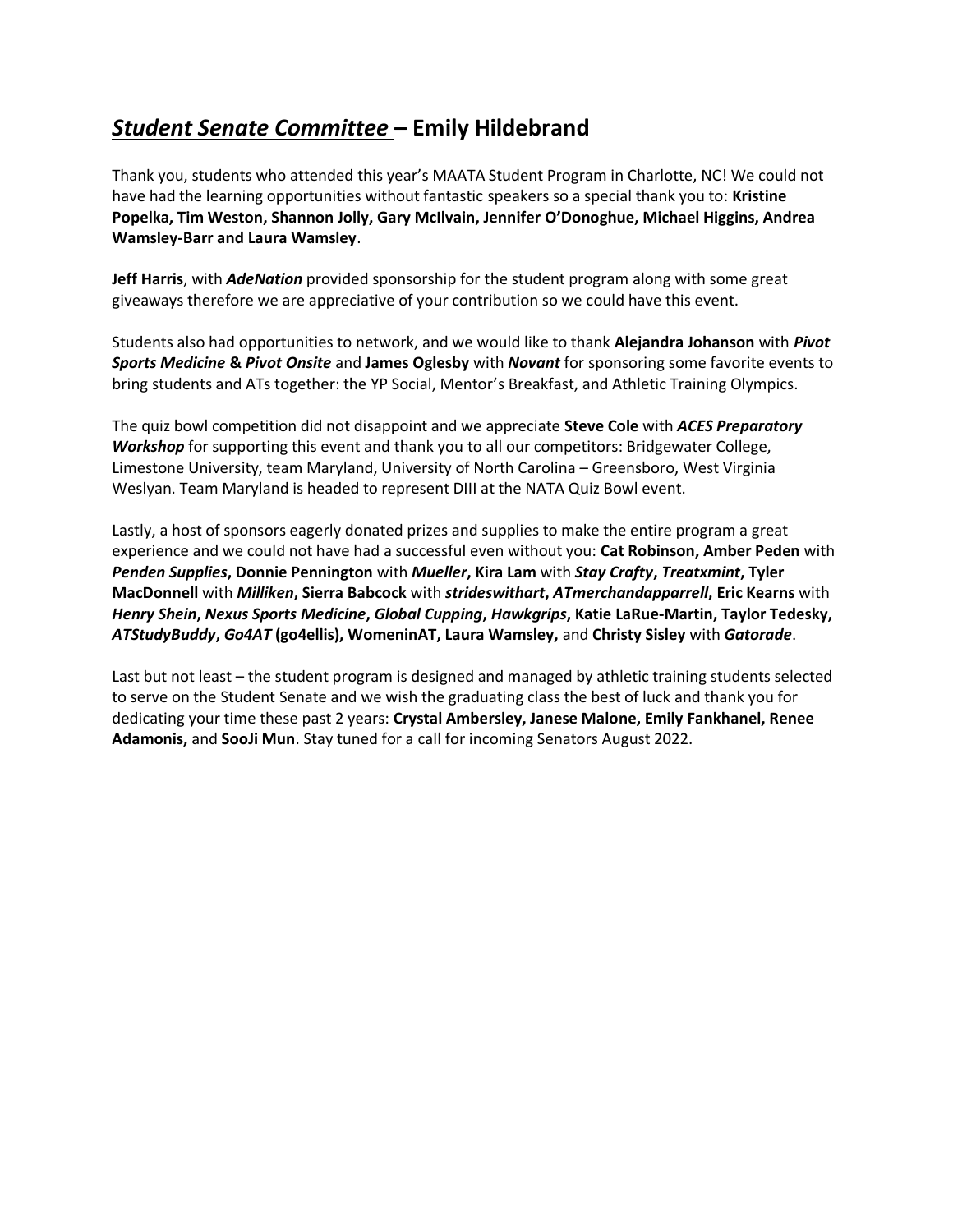# *STATE UPDATES*

# *DCATA* **– Tina Carrillo**

Join us for the **2022 Virtual State Symposium** with asynchronous videos, viewable from **June 6th to July 8thth** . Attendees will have access to a total of 6 CEUs. Once the videos are viewed attendees will complete a quiz for each CE watched and will also complete a program/speaker survey to obtain their certifications.

Also on **Wednesday, June 8th at 10am** we will have an CE event entitled **"Practicing as an Emotionally Intelligent AT" presented by Heather Murphy, EdD, LAT, ATC** followed by a DCATA business meeting. Her presentation will be recorded and will also be available to view asynchronously after the live event.

The cost of the 2022 Virtual State Symposium is only **\$35 for DCATA members** and **\$45 for all non DCATA members**.

Register at [www.dcathletictrainers.org/DCATA2022](http://dcathletictrainers.org/DCATA2022)



# *MATA* **– Gina Palermo**

Jean Perez takes over as President and Jaime Harris will assume the role of Secretary on June 11 at our MD State Symposium.

BIG legislative news!

On 4/21/2022, Governor Hogan signed into law the Elijah Gorham Act. Named for the Mergenthaler Vocational Technical High School student-athlete that passed away in the fall of 2021). This new law makes great strides for the safety of school-age athletes throughout the state of Maryland. The Maryland Athletic Trainers' Association is elated to see this legislation. passed into law. **The Act takes effect July 1, 2022.**

Requirements for middle and high schools with school sponsored athletics.

1- an AED must be freely accessible and located at or within a brief walk from an athletic practice or event during all school functions.

2- Each school to be properly prepared and equipped to initiate cold water immersion for the treatment of exertional heat stroke; and ensure that the cooling modality is readily available to student-athletes at all practices and events on school property